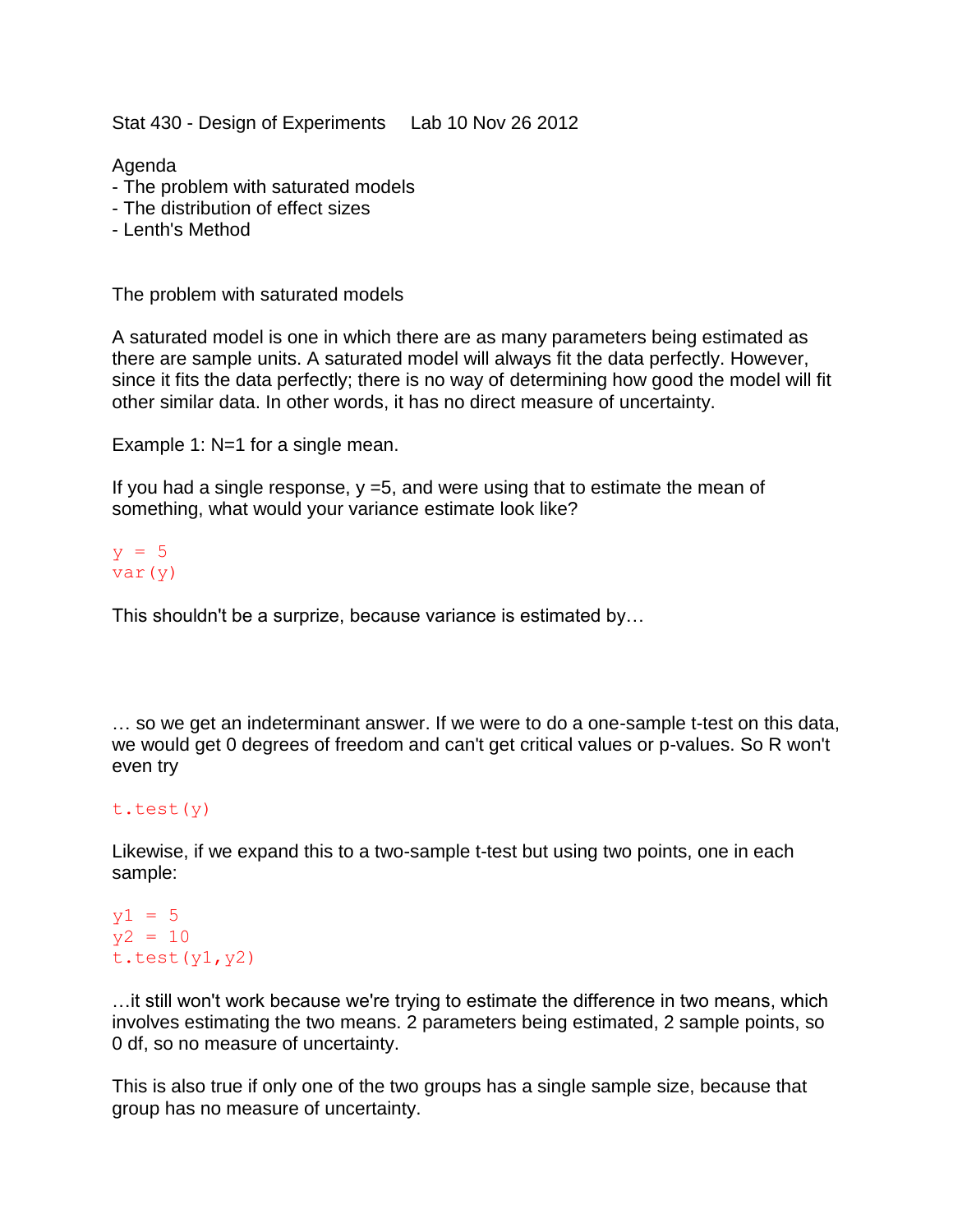$y1 = c(5, 4, 16, 4, 1, 3, 7, 4, 1, 6)$  $y2 = 10$ t.test $(y1, y2)$ 

Unless you let that group of size one 'borrow' an uncertainty measure by assuming equal variance.

t.test(y1,y2,var.equal=T)

This is also the case when the parameters are not means. Consider a simple linear regression with one slope and one intercept.

 $x = c(5,1)$  $y = c(44, 51)$  $mod = lm(y \sim x)$ summary(mod)

This one has a geometric interpretation: A line can always be drawn between two points. Because both points are 'used up' in defining the line, there are no points left that are "free" to be anywhere else on the graph. In other words, there are no "degrees of freedom".

Finally, the same problem arises in ANOVA when each group is size 1.  $v = c(5, 1, 53, 15)$  $group = c("A", "B", "C", "D")$  $mod = lm(y - group)$ anova(mod)

By what do we care, the solution is simply to have some replication in your sample so that you have at least some degrees of freedom, right? Not always possible.

------------------------------------------------------------------------------

The distribution of effect sizes

It's relatively easy to have pure replication in a sample for an experiment with only 2 or 3 factors at 2 or 3 levels each. A 2^2 model only has 4 treatment combinations, 2^3 model has 8.

However, we're often interested in many factors, and each one doubles the sample units per replication, assuming there are only 2 levels which we're interested in. We can quickly run into a situation where replication is a luxury we can't afford.

Consider the following 2 $\overline{4}$  design with N=16. 16 isn't an absurdly small sample size, but we still have no replication.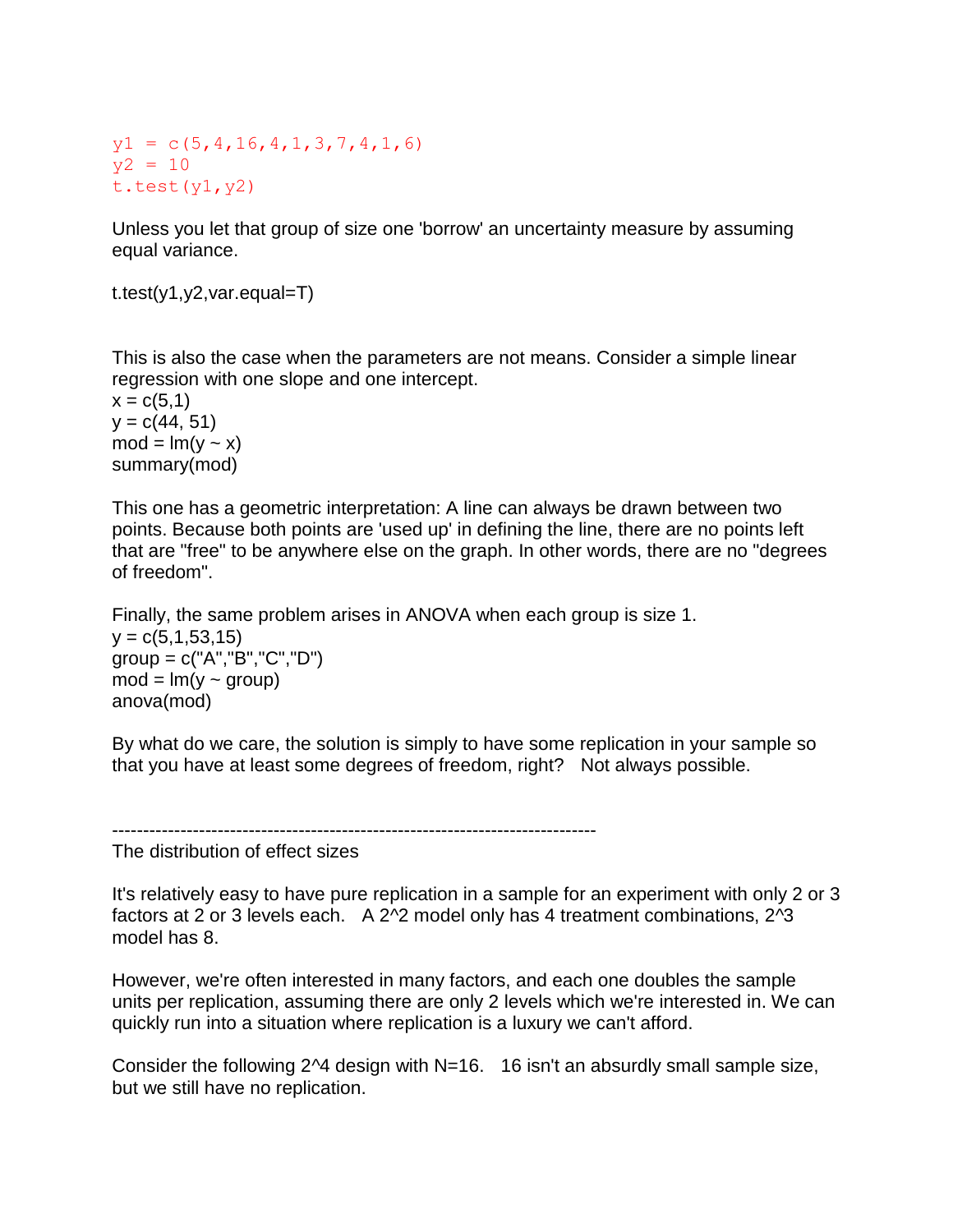```
set.seed(100)
y = \text{norm}(16) # Just 16 random points, no patterns
A = rep(c(-1,1), each = 1, times=8)B = rep(c(-1,1), each = 2, times=4)C = rep(c(-1,1), each = 4, times=2)D = rep(c(-1,1), each = 8, times=1)mod.24 = lm(y ~ A^*B^*C^*D)summary(mod.24)
```
We have estimates of the model coefficients (and through them of the effect sizes), but no idea yet how significant they are because we can't compare them to the level of random variability. What we can compare coefficients (and effect sizes) to is each other.

#Let's examine the distribution of the effect sizes effects  $= 2$  \* mod. 24\$coef

# First, a histogram shows the effect sizes are symmetric and unimodel hist(effects)

# A summary shows the mean of the effects to be near zero summary(effects)

# Could they be normal? # We can conduct the Shapiro-Wilks Test on this hypothesis: shapiro.test(effects)

# We can also do a normal probability plot of the values qqnorm(effects) qqline(effects)

```
# And again with effect names
effect.names = names(mod.24$coef)
effect.x = qqnorm(effects, cex=0.1)$x
effect.y = qqnorm(effects, cex=0.1)$y
text(x=effect.x,y=effect.y,label=effect.names)
```
Why is this happening? Recall how each effect size is calculated: (Average of High) - (Average of Low), which is a sum of independent observed values. If there is no such effect and what we're seeing is random variation, then these values are independent AND identically distributed, or iid. By the central limit theorem, the sum of iid values tends towards normality.

If there really is an effect, then the values at the high level for that factor are not identically distributed to the values at the low level for that factor. In that case, that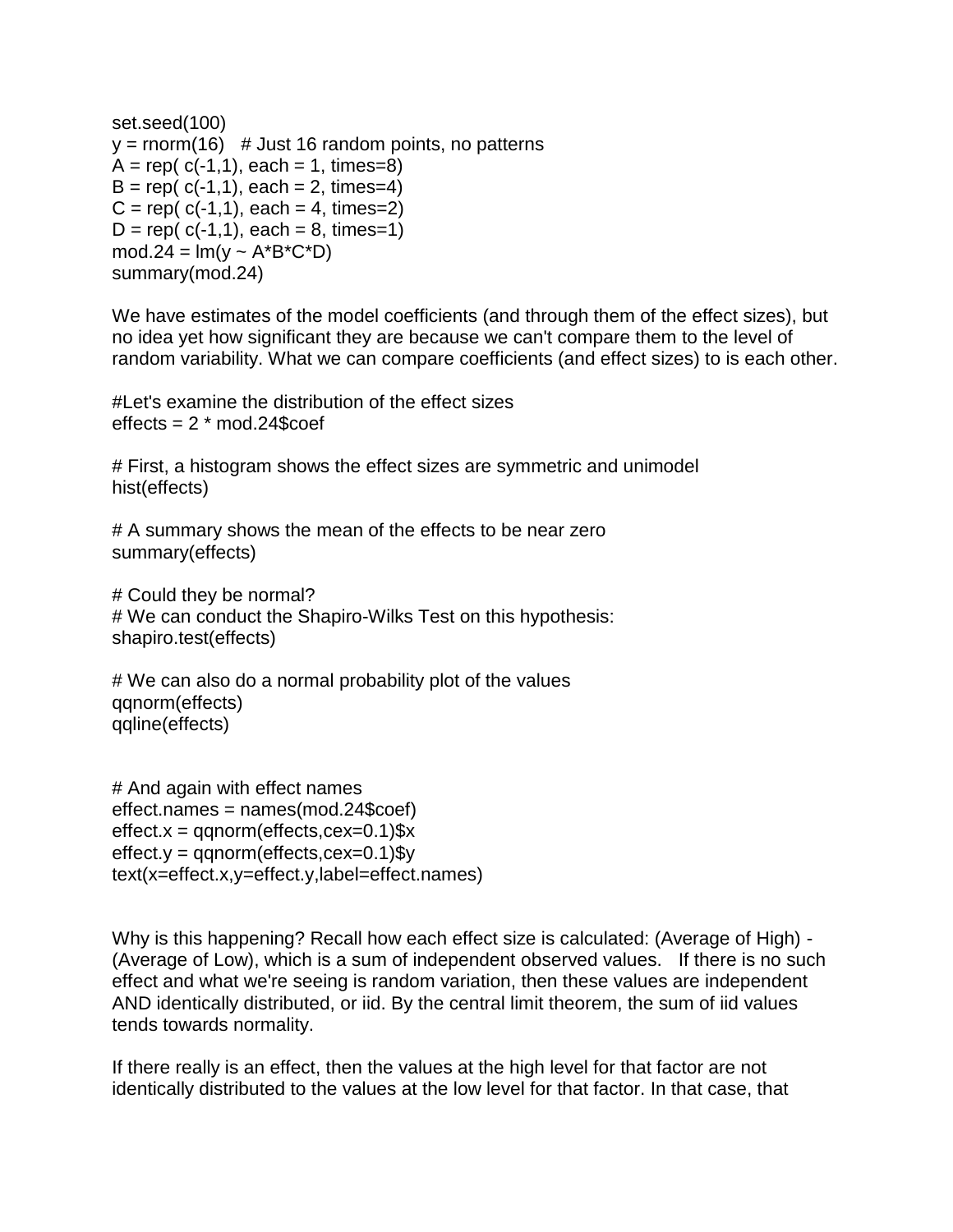particular effect size will NOT be normally distributed, and we can exploit that be identifying those effect sizes as outliers from a normal distribution.

One way to do that is with Lenth's Method

```
---------------------------------------------------------
Lenth's Method (Section 6.5, Page 262)
```
Lenth's method is used to identify effects that are significant. That is, effects that are of a large enough size that we wouldn't expect to see them by random variation. It's used in cases of saturated models where we have no degrees of freedom left to estimate pure error.

In cases with 0 degrees of freedom, parametric methods fail us. So Length's method uses a non-parametric estimate of standard deviation of an effect size:

```
## Our data set: Example 6.2. Page 257
y = c(45,71,48,65,68,60,80,65,43,100,45,104,75,86,70,96)A = rep(c(-1,1), each = 1, times=8)B = rep( c(-1,1), each = 2, times=4)C = rep(c(-1,1), each = 4, times=2)D = rep( c(-1,1), each = 8, times=1)ex.602 = data.frame(y,A,B,C,D)mod.602 = Im(y ~ A^*B^*C^*D, data=ex.602)effects = 2 * mod.602$coeffeffects = effects[-1]
```

```
# First, get a variance estimate of ALL the effect sizes 
#1.5 times the median of the absolute value of the effect sizes (or contrasts, more 
generally)
```

```
s0 = 1.5 * median( abs ( effects ) )
```

```
# Then, get the PSE, or PSUEDOSTANDARD ERROR.
# This is a non-parametric measure of the standard error
# It only uses values that are considered 'noise', and not outliers (outliers = more than 
2.5*s0)
```

```
noise = which(abs(effects) < 2.5*s0)
pse = 1.5 * median( effects[noise])
```

```
## Now we have a (pseudo, meaning fake) measure of standard error.
## We can get a critical value for a significant value, we call this ME, or margin of error
## here it is calcuated for 95% confidence
m = length(effects) # total # of effects
d = m / 3me = -qt(0.025,d) * pse
```